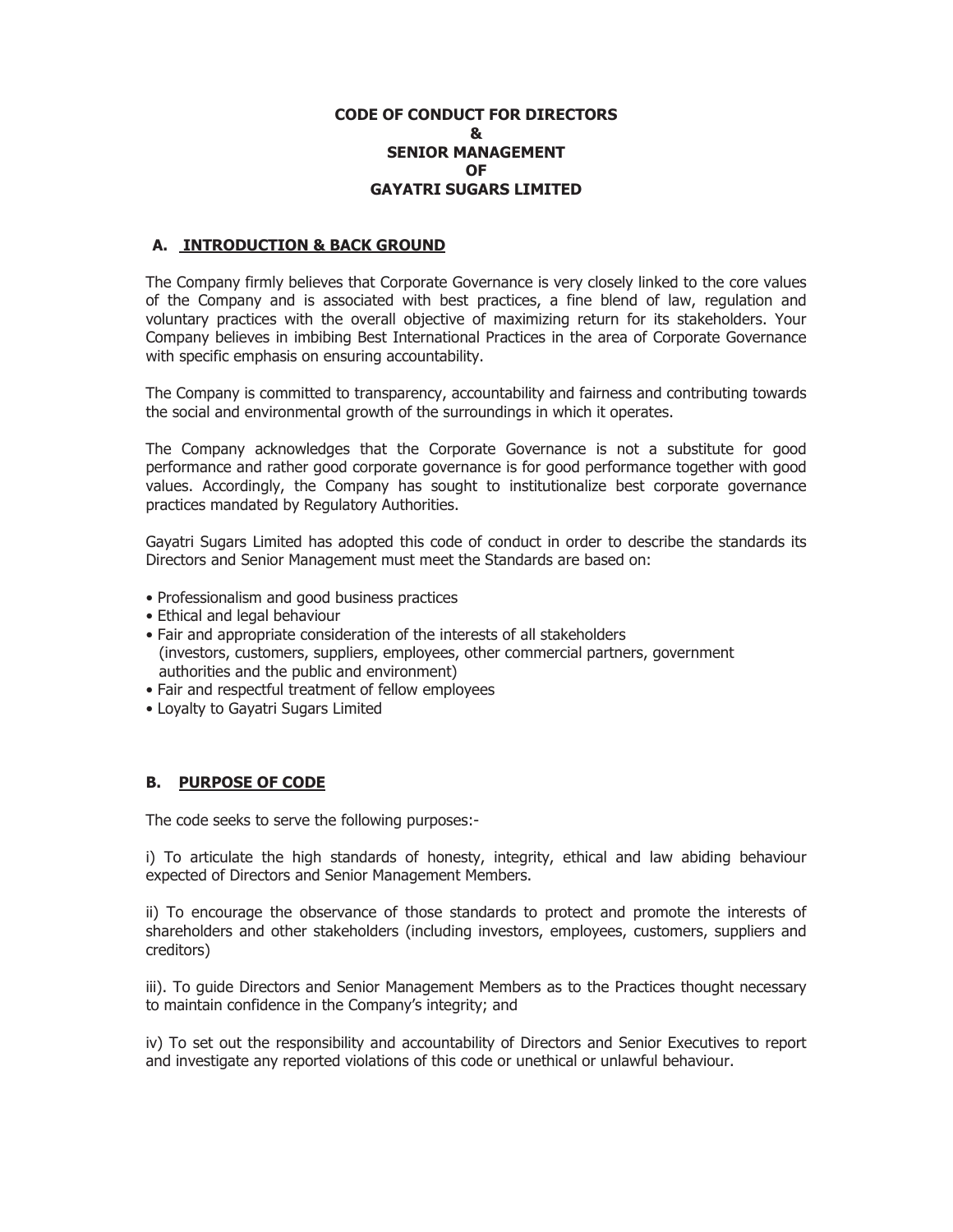The code seeks to address:-

- Personal obligations
- Discrimination
- Conflict of Interest
- Bribes, Kick-backs, Business Entertainment, Gifts,
- Insider Trading
- Compliance with Law

# **C. APPLICABILITY OF CODE**

This code of conduct describes Gayatri Sugars commitment to lawful and ethical conduct in all of its affairs. This code of conduct shall apply to all operations of the Company and supplements the present or future policies, guidelines and rules implemented by the Company. The spirit of this Code of Conduct shall govern the interpretation of all policies, guidelines and rules adopted by the Company.

• This Code of Conduct is applicable to all Directors of the Company

• This Code of Conduct is applicable to all Senior Management Members of the Company, from the rank of General Manager and above.

• This Code of Conduct is applicable to any other employee or officer of the Company who has a direct functional reporting to the Board and also to any employee or officer of the Company, who has the opportunity to materially influence the strategy and operation of the business and Financial performance of the company.

### **D. CODE OF CONDUCT**

### **a) Honesty, Integrity, Ethical Conduct and Dignity :**

The Company's Directors and Senior Management Members shall;

i) Observe highest standard of honesty, integrity and ethical and law abiding behaviour in

a) Performing their duties and

b) Dealing with any Officer, Agent, Employee, Shareholder, Customer, Supplier, Auditor, Lawyer and Advisor of the Company.

ii) Foster a culture of honesty, integrity and ethical and law abiding behaviour among other Officers and Employees.

iii) Exercise the care, diligence and skill of a reasonably prudent person under comparable circumstances.

iv) Ensure to enhance and maintain the reputation of the company

v) Strive to contribute toward the growth, stability and service that the company seeks to provide to its consumers, members, stakeholders and society in general.

vi) Conduct themselves in a professional, courteous, and respectful manner at all times.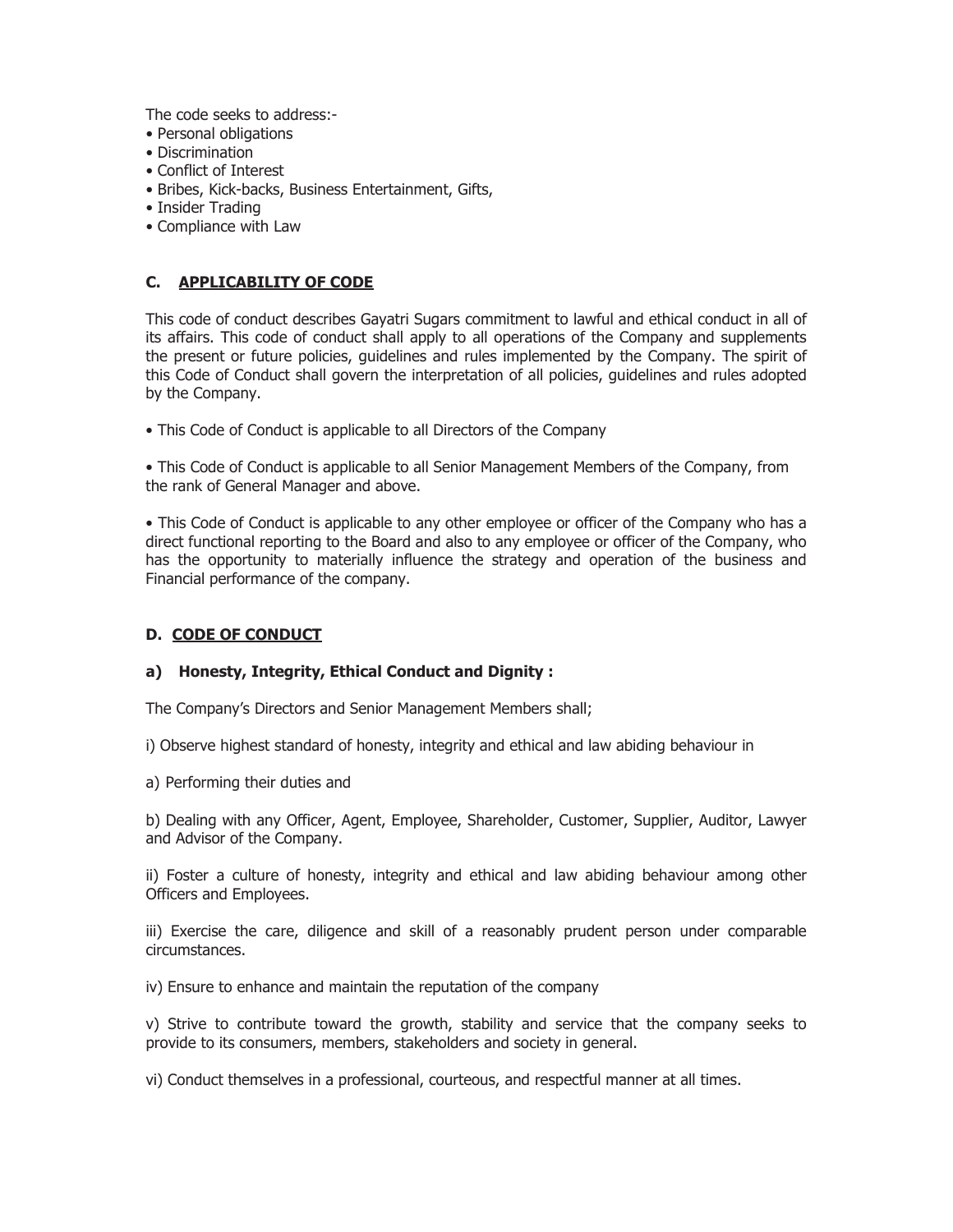vii) Make available to and share with fellow directors all information as may be relevant to ensure proper conduct and sound operation of the company.

Directors and Senior Management Members shall deal on behalf of the Company with professionalism, honesty, integrity as well as high moral and ethical standards. Such conduct shall be fair, ethical and transparent enough to be perceived as such by others.

The Directors and Senior Management Members shall not conduct themselves in such a manner as would be construed to be an incident of sexual harassment at the workplace. They shall not use abusive or offensive language at the workplace or any such location connected to official business and shall extend full cooperation and valuable assistance to other employees of the Company in accomplishing their goals in alignment with the goals and objectives set by the Company.

### **b. Conflict of Interest**

The Company's Directors and Senior Management Members must be aware of potential conflicts between (directly or indirectly) :-

- a) On the one hand
- i) the interest of the Company; or ii) their duties to the Company and
- b) On the other hand

i) their personal or external business interests; or ii) their duties to any third party

- Every Directors and Senior Management Members must avoid placing himself or herself in a position that may lead to an actual or a potential conflict of interest or duty or a reasonable perception of an actual or potential conflict of interest or duty.
- Every Director and Senior Management Member must fully and frankly inform the Board of any personal or external business interest that may lead to and actual or potential conflict of interest or duty or a reasonable perception of an actual or a potential. conflict of interest of duty and obtain and follow independent legal advice to avoid or resolve any actual, potential or perceived conflict of interest or duty.
- Directors and Senior Management Members shall not accept(directly or indirectly) compensation (in any form) for services performed for the Company from any source other than the Company.
- Directors and Senior Management Members shall not engage in any activity that interferes with their performance or responsibilities to the Company, or is otherwise in conflict with or prejudicial to the Company.

#### **c. Financial Reporting**

The Directors and the Senior Management Members shall manage the affairs of the Company with better accountability to shareholders and achieve transparency of operations with disclosure of both financial and non-financial data through annual and other periodical reports.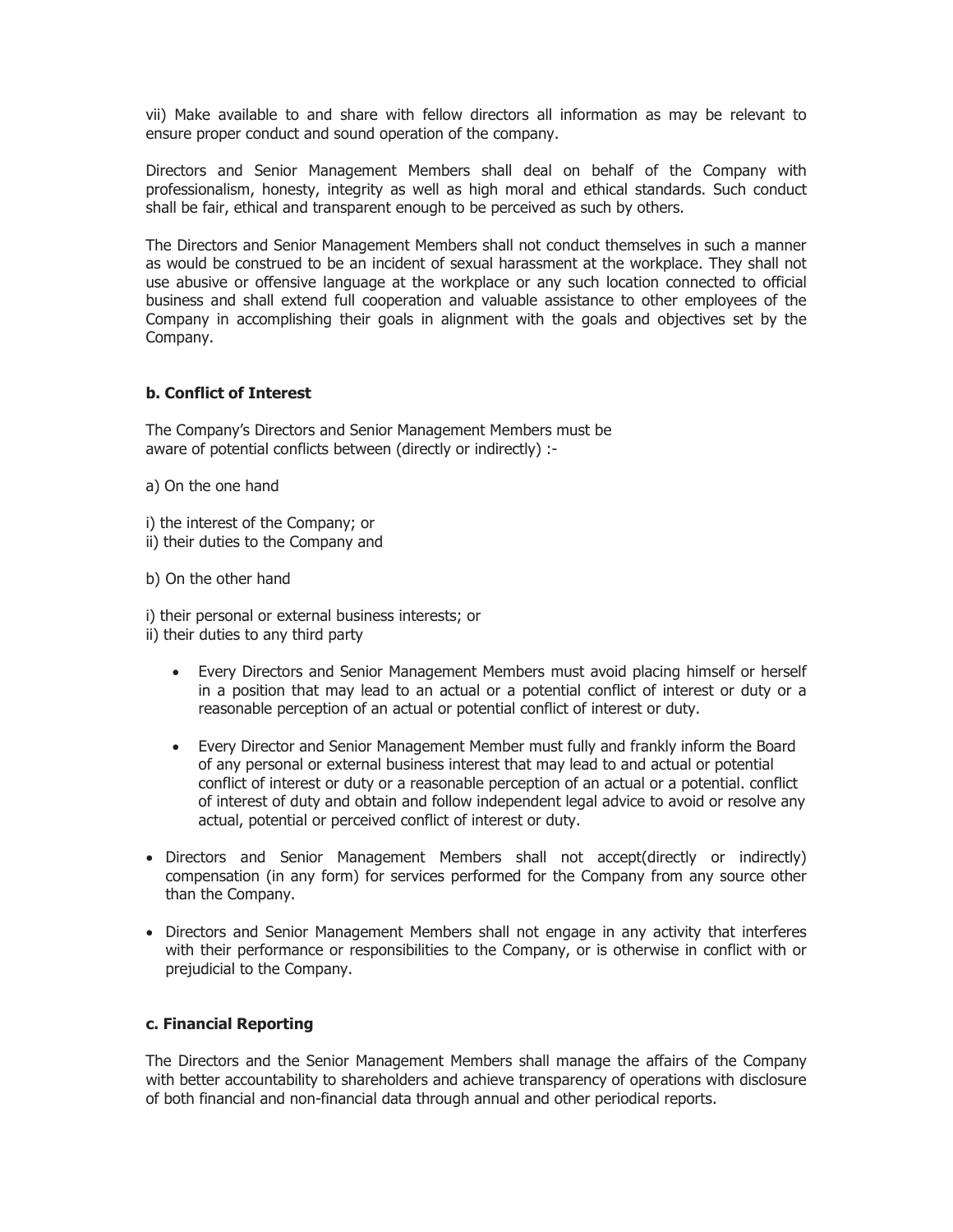The Directors and Senior Management Members shall ensure that the company prepares and maintains its accounts fairly and accurately in accordance with the accounting and financial reporting standards which represent the generally accepted guidelines, principles, standards, laws and regulations of the country in which the company conducts its business affairs.

Internal accounting and audit procedures shall fairly and accurately reflect all of the company's business transactions and disposition of assets. All required information shall be accessible to company auditors and other authorized parties and government agencies.

## **d. Related Party Transactions**

Director or Senior Management Members or any of their relatives/associates should not derive any undue personal benefit or advantage by virtue of his position or relationship with the Company. As a general rule, Directors and Senior Management Members should void conducting Company business with a relative, or with a business in which a relative is associated in any significant role. Any dealings with a related party must be conducted in such a way that no preferential treatment is given and adequate disclosures are made as required by law and as per the applicable policies of the Company.

### **e Insider Trading**

Directors/Senior Management Members having inside Information about the Company shall not sell, purchase or otherwise trade in stock, derivatives or other securities of the Company or disclose such information to another person.

Director and Senior Management Members and their immediate families shall not derive any benefit or assist others to derive any benefit from the access to and possession of information about the company, which is not in the public domain and thus constitutes insider information. Directors and Senior Management Members are required to comply with the Company's Code of Conduct on prevention of Insider trading.

### **f. Emphasizing Diligence**

Independent Directors should ensure that they have the requisite time, training and facilities to adequately discharge their duties and responsibilities. Further, they would have to disclose their other significant commitments, if any, which are likely to affect or interfere with the proper functioning of themselves and the Board.

### **g.Equal Opportunity And Employment**

The Company is committed to a policy of equal employment opportunity so as to assure that there shall be no discrimination or harassment against an employee or applicant on the grounds of race, color, religion, sex, age, marital status, disability, national origin, or any other factor made unlawful by applicable laws and regulations. This policy relates to all phases of employment including recruitment, hiring, placement, promotion, transfer, compensation, benefits, training, educational, social and recreational programs and the use of Company facilities. Sexual harassment is specifically prohibited. Directors and Senior Management Members shall ensure due compliance.

The Directors/Senior Management Members shall practice a conduct that promotes equality of gender, class, caste and opportunity and should promote the same values and also exercise their duties in a manner that encourages healthy, personal and career growth of the employees of the Company.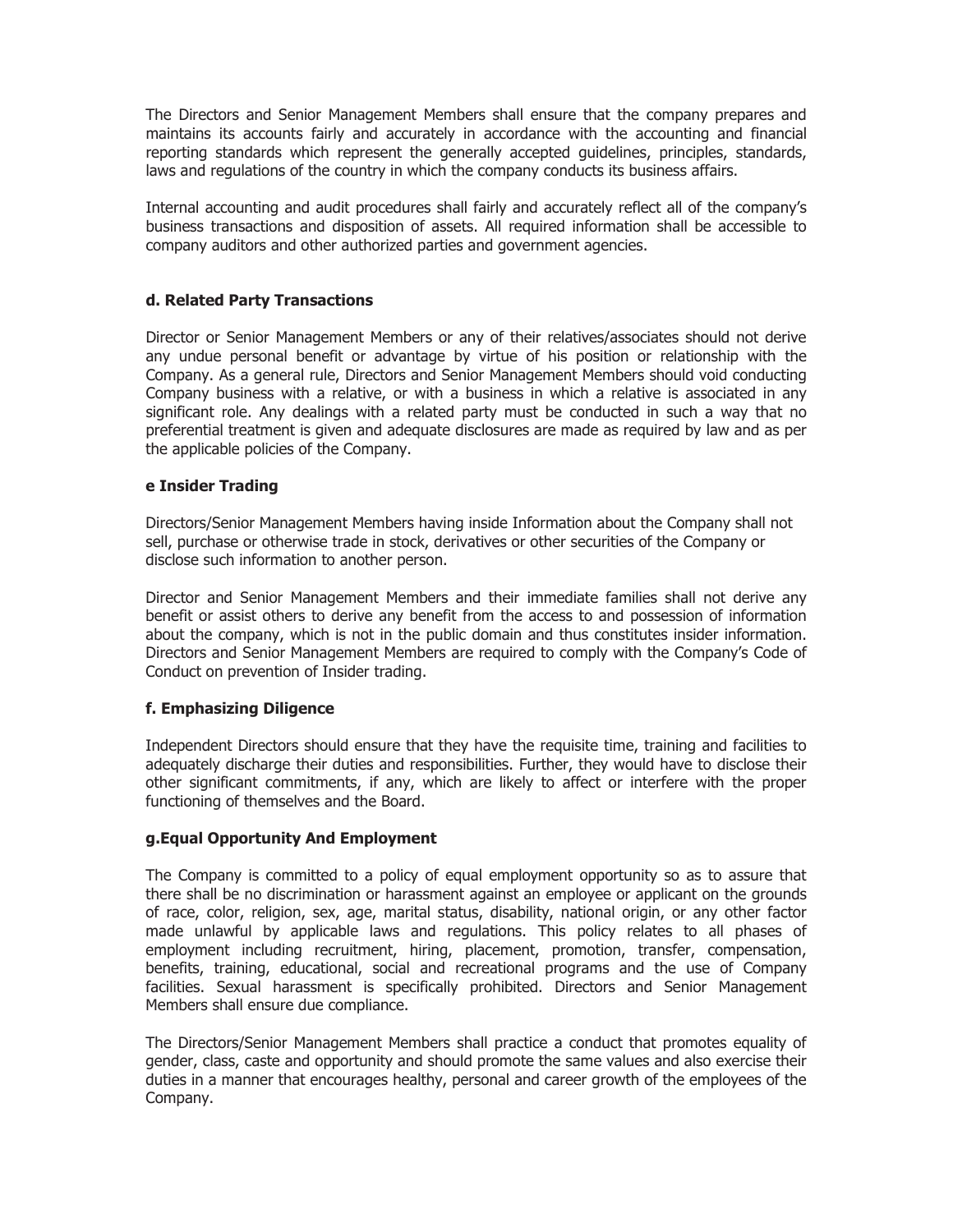### **h. Protection of Environment**

The Company is committed to conduct its business in a manner that values the environment and helps to ensure the safety and health of its Directors or Employees. It is the Company's policy to comply with or applicable environmental safety and health laws and regulations; to apply reasonable standards where such laws or regulations do not exist; and to seek ways to achieve excellence in these critically important areas. The Company will strive to implement industry recognized best Practices wherever possible.

The Directors/ Senior Management Members shall, in their decision asking process, respect the necessity of protecting the environment around them, of the Country and of the global environment as a whole and in doing so, shall ensure compliance of the applicable laws, rules and regulations.

### **i. Sharing of Information**

The Director/Senior Management Members shall not give any statement/information to the press or any other form of media without due authorization from the Board or its Chairman or the Managing Director.

All public disclosures, including forecasts, press releases, speeches, and other communications, will be honest, accurate, timely and representative of the facts.

### **E. COMPLIANCE WITH APPLICABLE LAWS, RULES AND REGULATIONS**

Every Director and Senior Management Members must comply and where applicable, oversee compliance by employees with all the laws, rules and regulations applicable to the Company and its employees. Each Director must acquire appropriate knowledge of the requirements relating to his duties sufficient to enable him to recognize potential non compliance issues and to know when to seek advice from the Legal Experts on specific Company policies and procedures.

- Every Director and Senior Management Members must
- (a) Comply with the letter and sprit of any applicable law, rule or Regulation

(b) comply with the protocols, policies and procedures of the company including its corporate code of conduct;

(c) Encourage other Officers or Employees to do the same and

(d) not encourage or shall commit or condone an illegal act or instruct another employee etc. to do so.

#### **F. DUTY OF CONFIDENTIALITY**

• Any information acquired by Director or Senior Management Members while performing their duties is confidential information of the Company and must be kept strictly confidential. A Director or Senior Management Members must not disclose information to a third party except where the disclosure is (a) authorized by the Board or (b) required by Law or a Regulatory Body (including a relevant Stock Exchange).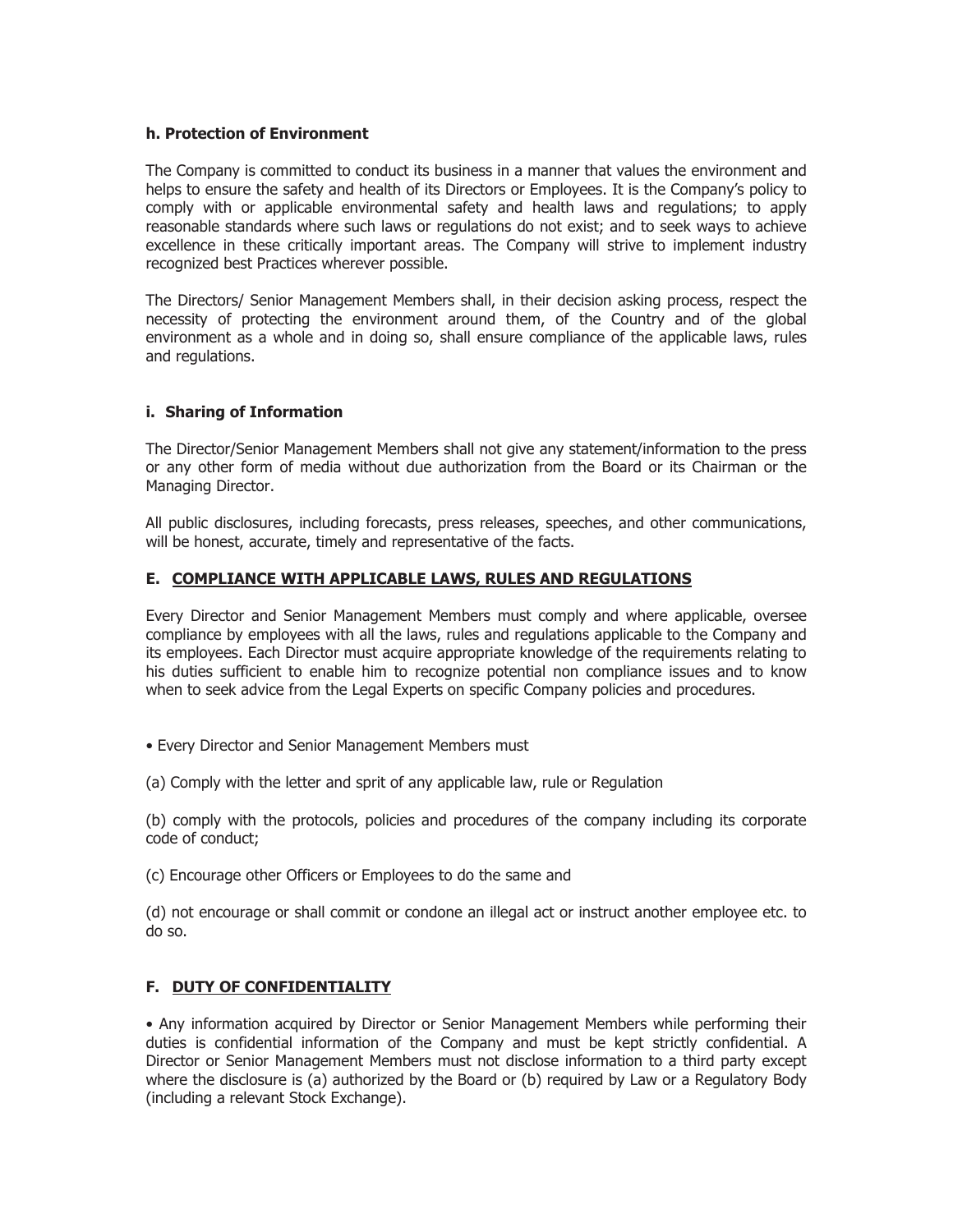• The confidentiality obligations of each Director and Senior management Members shall continue after he or she ceases to be associated with the Company.

## **G. REPORTING**

Company Secretary shall be the Compliance Officer for the purpose of this code. Directors and Senior Management Members are required to report observed violations of the Code and illegal or unethical behaviour to the Compliance Officer. All reports will be treated in a confidential manner and it is Company's policy to not allow retaliation for reports made in good faith of misconduct by others. In accordance with an established, documented & approved process the Company will undertake review & where appropriate, investigations of alleged violations or misconduct.

### **H. DISCIPLINARY ACTIONS**

The matters covered in this Code of Business Conduct and Ethics are of the utmost importance to the Company, its stockholders and its business partners, and are essential to the Company's ability to conduct its business in accordance with its stated values. We expect all of our Directors and Senior Management Members to adhere to these rules in carrying out their duties for the Company.

The Company will take appropriate action against any Director and Senior Management Members whose actions are found to violate these policies or any other policies of the Company. Disciplinary actions may include immediate termination of directorship, employment or business relationship at the Company's sole discretion.

### **I. WAIVERS & AMENDMENTS**

Any waiver of any provision of this code for a Member of the Company's Board of Directors or a Senior Management must be approved in writing by the Company's Board of Directors and appropriately disclosed. Based on the business requirements and applicable regulations the code may be amended by the Board of Directors from time to time.

### **J. DUTIES OF INDEPENDENT DIRECTORS**

### **A. Guidelines of professional conduct of independent directors as per Schedule IV of the Companies Act, 2013**

An independent director shall

- 1. uphold ethical standards of integrity and probity;
- 2. act objectively and constructively while exercising his duties;
- 3. exercise his responsibilities in a bona fide manner in the interest of the company;
- 4. devote sufficient time and attention to his professional obligations for informed and balanced decision making;
- 5. not allow any extraneous considerations that will vitiate his exercise of objective independent judgment in the paramount interest of the company as a whole, while concurring in or dissenting from the collective judgment of the Board in its decision making;
- 6. not abuse his position to the detriment of the company or its shareholders or for the purpose of gaining direct or indirect personal advantage or advantage for any associated person;
- 7. refrain from any action that would lead to loss of his independence;
- 8. where circumstances arise which make an independent director lose his independence, the independent director must immediately inform the Board accordingly;
- 9. assist the company in implementing the best corporate governance practices.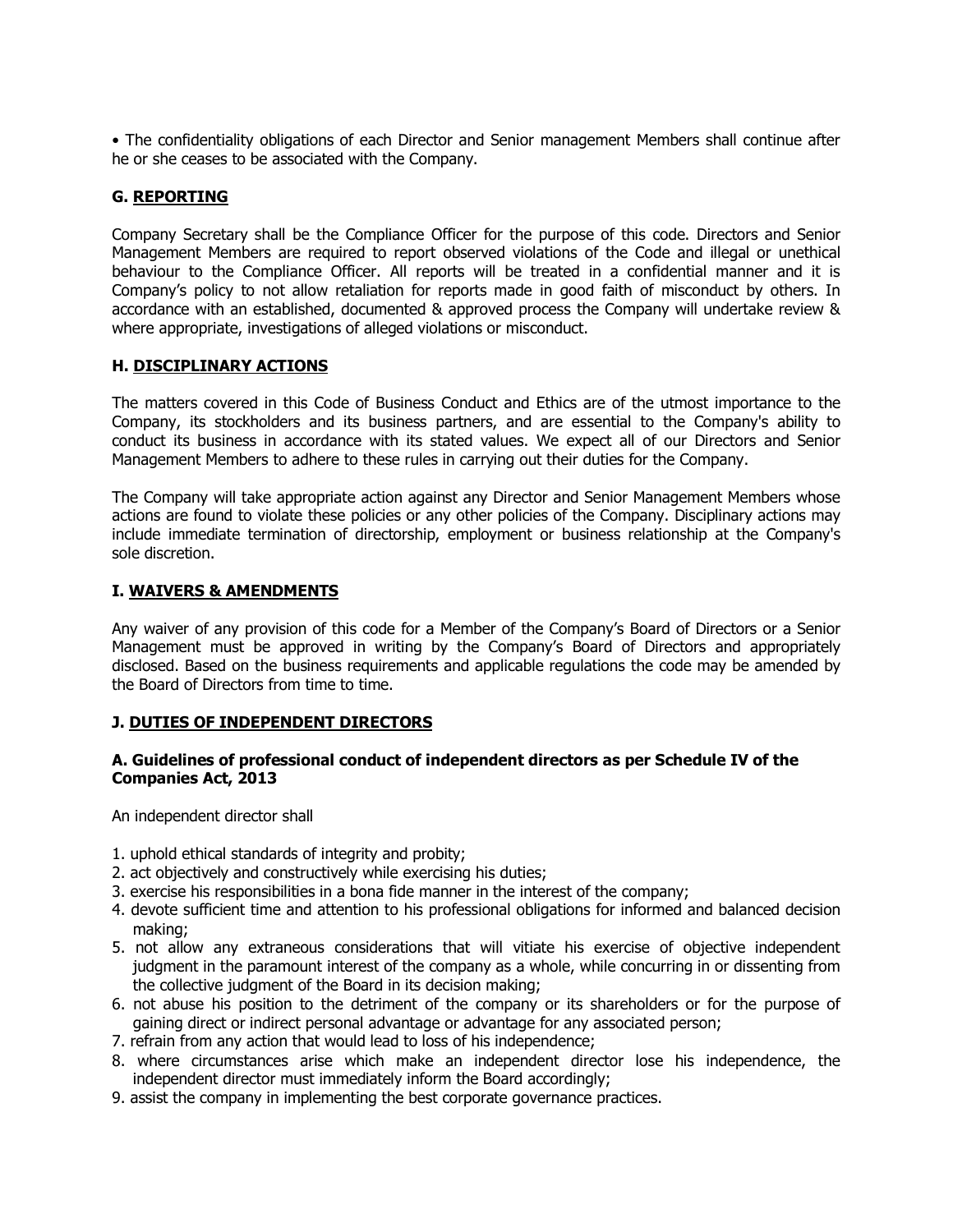# **B. Role and functions of independent directors as per Schedule IV of the Companies Act, 2013**

The independent directors shall

- 1. help in bringing an independent judgment to bear on the Board's deliberations especially on issues of strategy, performance, risk management, resources, key appointments and standards of conduct;
- 2. bring an objective view in the evaluation of the performance of board and management;
- 3. scrutinise the performance of management in meeting agreed goals and objectives and monitor the reporting of performance;
- 4. satisfy themselves on the integrity of financial information and that financial controls and the systems of risk management are robust and defensible;
- 5. safeguard the interests of all stakeholders, particularly the minority shareholders;
- 6. balance the conflicting interest of the stakeholders;
- 7. determine appropriate levels of remuneration of executive directors, key managerial personnel and senior management and have a prime role in appointing and where necessary recommend removal of executive directors, key managerial personnel and senior management;
- 8. moderate and arbitrate in the interest of the company as a whole, in situations of conflict between management and shareholder's interest.

# **C. Duties of independent directors as per Schedule IV of the Companies Act, 2013**

The independent directors shall

- 1. undertake appropriate induction and regularly update and refresh their skills, knowledge and familiarity with the company;
- 2. seek appropriate clarification or amplification of information and, where necessary, take and follow appropriate professional advice and opinion of outside experts at the expense of the company;
- 3. strive to attend all meetings of the Board of Directors and of the Board committees of which he is a member;
- 4. participate constructively and actively in the committees of the Board in which they are chairpersons or members;
- 5. strive to attend the general meetings of the company;
- 6. where they have concerns about the running of the company or a proposed action, ensure that these are addressed by the Board and, to the extent that they are not resolved, insist that their concerns are recorded in the minutes of the Board meeting;
- 7. keep themselves well informed about the company and the external environment in which it operates;
- 8. not to unfairly obstruct the functioning of an otherwise proper Board or committee of the Board;
- 9. pay sufficient attention and ensure that adequate deliberations are held before approving related party transactions and assure themselves that the same are in the interest of the company;
- 10. ascertain and ensure that the company has an adequate and functional vigil mechanism and to ensure that the interests of a person who uses such mechanism are not prejudicially affected on account of such use;
- 11. report concerns about unethical behaviour, actual or suspected fraud or violation of the company's code of conduct or ethics policy;
- 12. acting within his authority, assist in protecting the legitimate interests of the company,
- 13. not disclose confidential information, including commercial secrets, technologies advertising and sales promotion plans, unpublished price sensitive information, unless such disclosure is expressly approved by the Board or required by law.